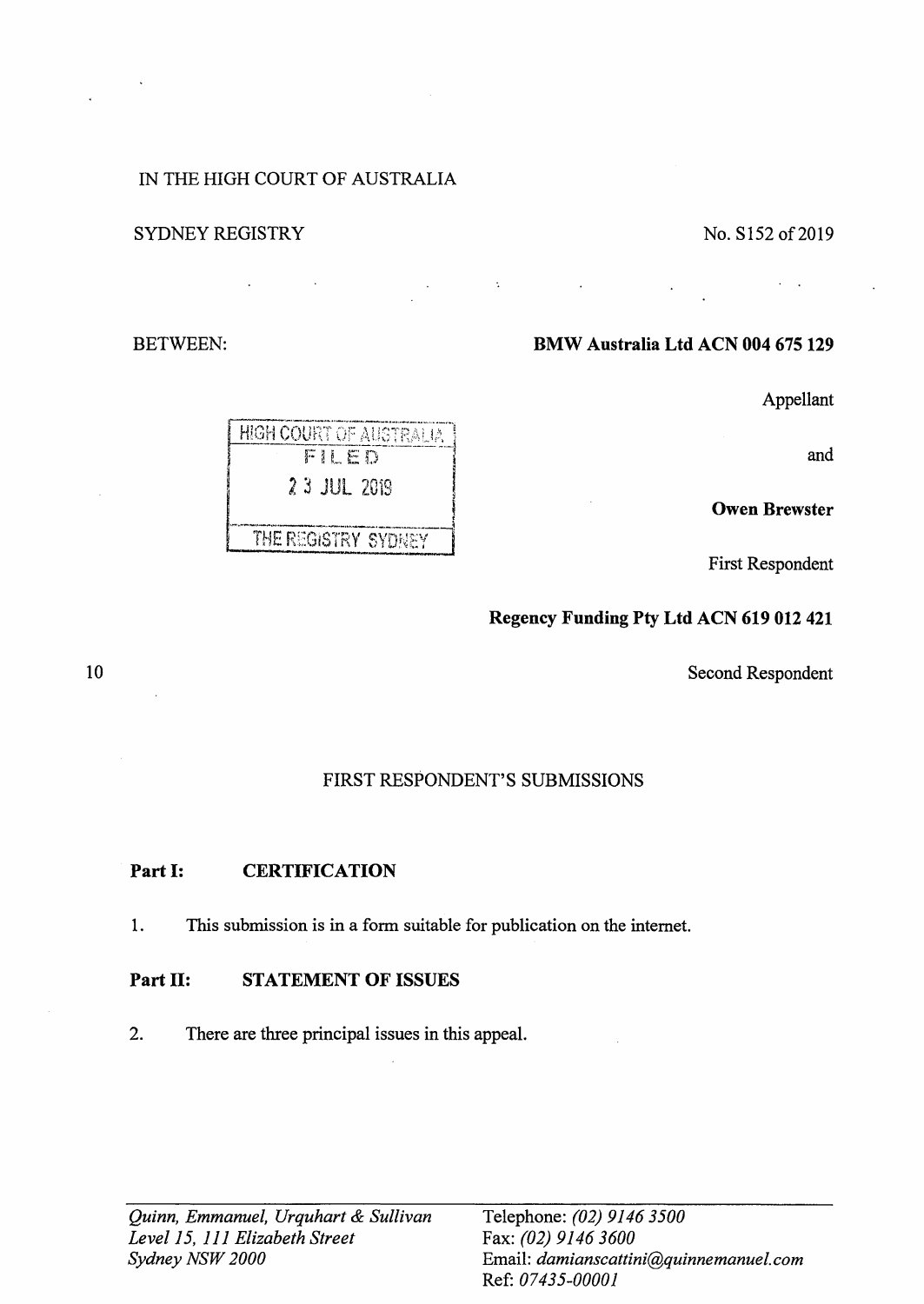- 3. First, whether s 183 of the *Civil Procedure Act 2005* (NSW) **(CPA)** empowers the Supreme Court of NSW to make Order 1 in the Common Fund Motion<sup>1</sup> (the CFO).
- 4. Secondly, whether, in making the CFO, the Supreme Court of NSW would be exercising a power which is not within the judicial power of the Commonwealth or incidental thereto.
- 5. Thirdly, whether, making the CFO would infringe the limitations contained ins 5 l(xxxi) of the *Constitution* (Cth).

## Part III: **SECTION 78B NOTICESs**

6. The appellant has given notice in compliance withs 78B of the *Judiciary Act 1903* (Cth). The first respondent certifies that he does not consider that further notice is required.

# **Part IV: CONTESTED MATERIAL FACTS**

7. There are no contested material facts. It should be noted however that the order of the Supreme Court referring the separate question of the power to make the CFO to the Court of Appeal was made in circumstances where the evidence in support of the application for the common fund order was incomplete.<sup>2</sup>

# **Part V: ARGUMENT**

#### Background

8. The object of Part 10 of the CPA, like Part IV of the *Federal Court of Australia Act 1976* (Cth) **(FCAA),** is to *''provide a real remedy where, although many people are affected and the total amount at issue is significant, each person's loss is small and not economically viable to recover in individual actions. It will thus give access to the courts to those in the community who have been effectively denied justice because of the high* 

-2-

20

<sup>1</sup> Core Appeal Book **(CAB)** 6-17

<sup>2</sup>*Brewster v BMW Australia Ltd* [2018] NSWSC 1602 at [16], CAB 25, where Sackar J recounted the Plaintiff's submission with implicit acceptance. His Honour noted at [20], only in respect of such evidence as there was, that such evidence was not contested for the purposes of the application.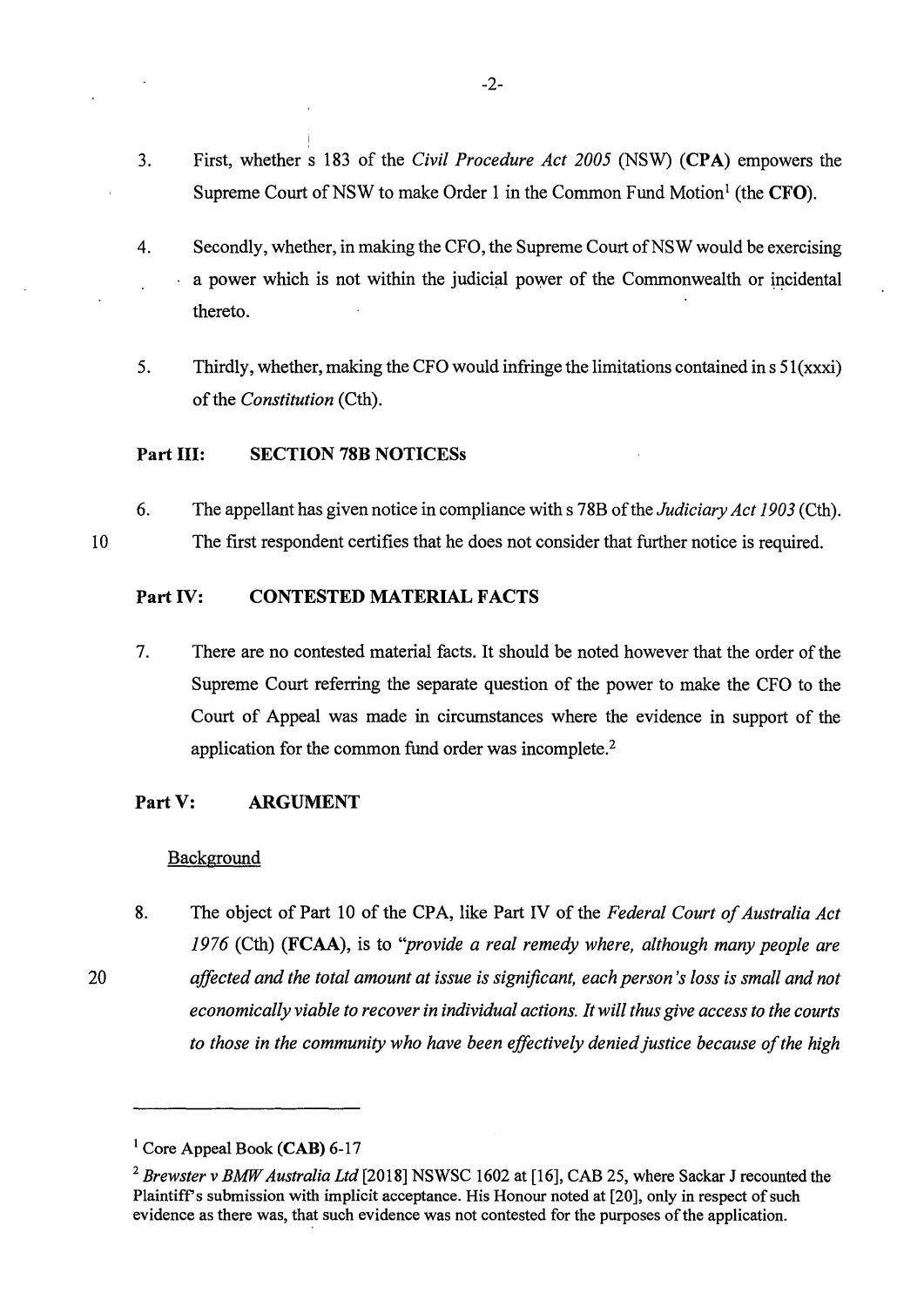*cost of taking action* "3. When Part 10 was enacted in 2010 the torts of champerty and maintenance had been abolished in NSW and litigation funding was lawful: CA[70], [81] (CAB 59-60). The benefits of litigation funding in promoting access to justice had been acknowledged by that time: *Campbells Cash and Carry Pty Ltd v Fostif Pty Ltd*  (2006) 229 CLR 386 [65]. As the ALRC noted, litigation funding largely filled the most· significant lacuna in the original class action regime by providing a satisfactory mechanism to protect the representative plaintiff from the impact of adverse costs orders.4 Third party funding was specifically contemplated by the CPA: sees 166(2) (which has no parallel in FCAA Part IV: CA $[72]$  (CAB 60) and s 56 (4), (6) ("Overriding Purpose"): ·

- 9. After the decision in *Fostif,* the majority of class actions were supported by litigation funding arrangements: in the Federal Court from March 2013 - March 2018, the rate was 64%.5 Funding equalisation orders had been developed as a means of spreading the cost of funding, agreed to be paid by some group members, across the whole class, so as to achieve fairness between group members. But there remain cases which it may be difficult to fund by aggregating individual contracts with group members, in particular, where there is a large number of claimants with small claims, and the claim is costly to litigate.<sup>6</sup>
- 20

10

10. The acceptance of common fund orders since *Money Max*7 makes it much easier for such claims to be funded.<sup>8</sup> It avoids the need for a "book build", described recently as

-3-

<sup>&</sup>lt;sup>3</sup> Commonwealth, Parliamentary Debates, House of Representatives, 14 November 1991, 3174 (Mr Duffy-Federal Attorney General).

<sup>4</sup>*Integrity, Fairness and Efficiency -An Inquiry into Class Action Proceedings and Third-Party Litigation Funders,* ALRC Report 134, December 2018 **(ALRC Report 134), [2.8],** [2.9].

*<sup>5</sup>* ALRC Report 134, [2.66] and table 3.2.

<sup>6</sup> *Lenthall v Westpac Life Insurance Services Limited(20l8)* 363 ALR 698; [2018] FCA 1422 [17]- [18]. The present is such a case: CA[3]-[6]. See also affidavit of Damian Scattini, [29], Appellant's Book of Further Materials **(ABFM)** at 52.

<sup>&</sup>lt;sup>7</sup> Money Max International Pty Ltd v QBE Insurance Group Ltd (2016) 245 FCR 191.

 $8$  The appellant's submission (at [16]) that a "critical" proviso to making such orders has been "discarded" since *Money Max International Pty Ltd v QBE Insurance Group Ltd* (2016) 245 FCR 191 overlooks the fact that it was two members of the court in that case who explained why the "proviso" was not essential to the reasoning in that case: *Blairgowrie Trading Ltd v Al/co Finance Group Ltd*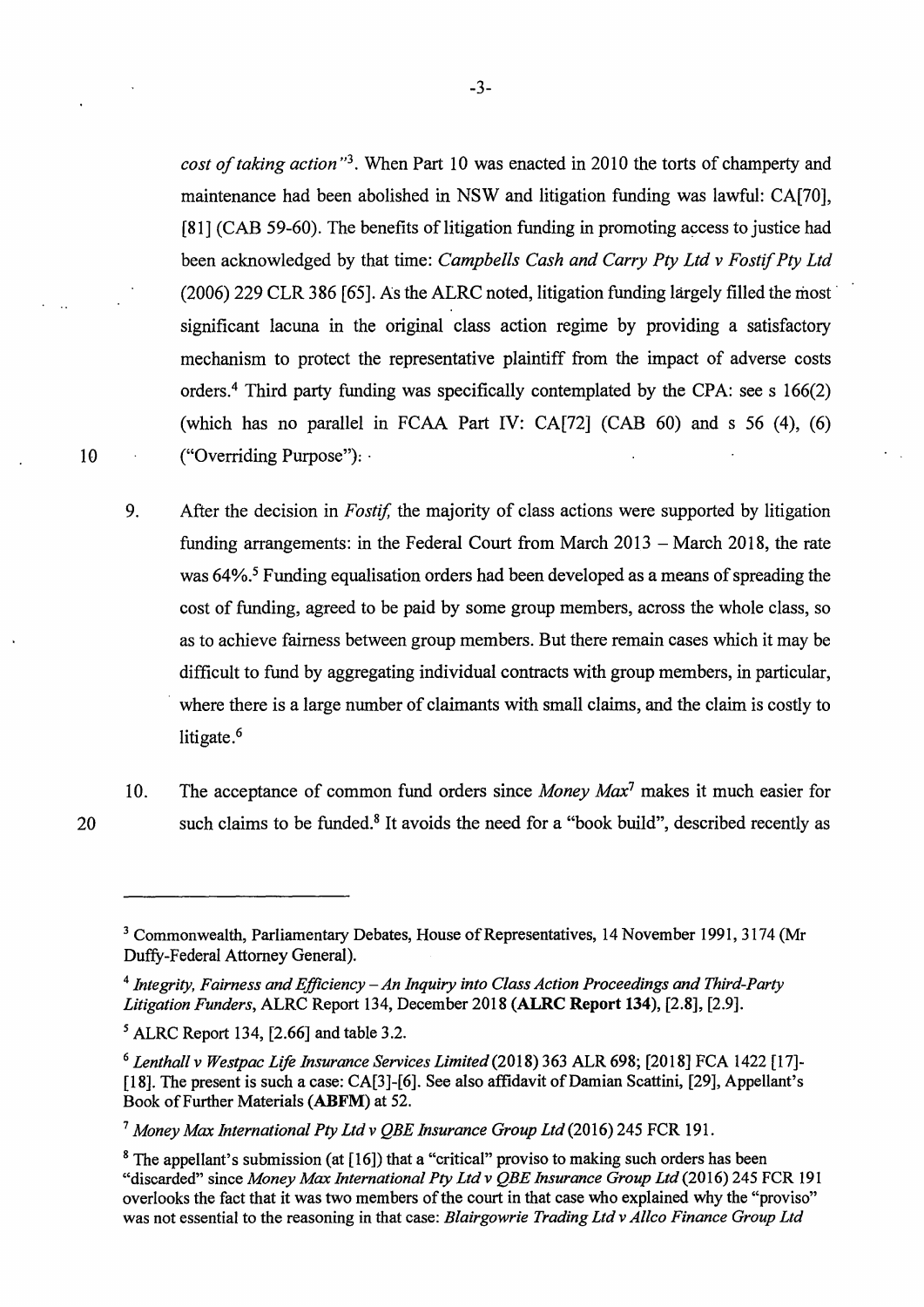*"an endeavour conducive of wasted costs that the Court has sought to discourage since the advance of common fund orders"* .9 It also increases competition between litigation funders. <sup>10</sup>

#### The Common Fund Order

IO

- 11. The common fund order sought in these proceedings would oblige group members and the Plaintiff to be bound by the Funding Terms annexed to the notice of motion (CAB 9-17). The orders sought are on the basis of an undertaking by the funder, the Plaintiff and the Plaintiffs solicitors provided to the Court that they will comply with their obligations under the Funding Terms. The Funding Terms include obligations on all group members to pay to the funder 25% or such other percentage as the Court considers reasonable (in contrast to the 30% which those who have entered into a funding agreement have agreed to pay) of any judgment or settlement net of legal costs and expenses, in addition to legal costs and administration expenses (clause 8). They oblige the Funder to fund the proceedings to their conclusion (in circumstances in which they are otherwise not so obliged), including the payment of costs and administration expenses, the provision of security for costs, and the payment of adverse costs orders (clauses 7 and 8, CAB 12 and 13). The funder is also obliged to observe a "Conflicts Management Policy" (clause  $10(b)$ ). And there is a settlement dispute resolution process in clause 15: CAB 14.
- 20 12. Four aspects of the order sought in the present case should be noted. *First,* the order is interlocutory. It can be reviewed and varied in light of new circumstances: *Adam P Brown Male Fashions Pty Ltd v Philip Morris Inc* (1981) 148 CLR 170 at 178. *Secondly,*  the commission rate proposed in the order is expressly provisional. The obligation contained in the Funding Terms in this case is to pay *"25% of any Resolution Sum as remains after payment of the amount specified in 8(a) above, or such other percentage*

*<sup>(</sup>Receivers* & *Managers Appointed) (In Liq) (No 3)* (2017) 343 ALR 476 at [103]-[105]; *Pearson v State of Queensland* [2017] FCA 1096 at [30].

<sup>9</sup>*Lenthall v Westpac Life Insurance Services Limited* [2018] FCA 1422 [ 17]-[ 18].

<sup>&</sup>lt;sup>10</sup> Perera v GetSwift Ltd (2018) 127 ACSR 1 at [29]. Recent decisions suggest that this has led to a substantial fall in funding costs: see *Lent hall v Westpac Life Insurance Services Limited* (2018) 363 ALR 698; [2018] FCA 1422 [22]-[24].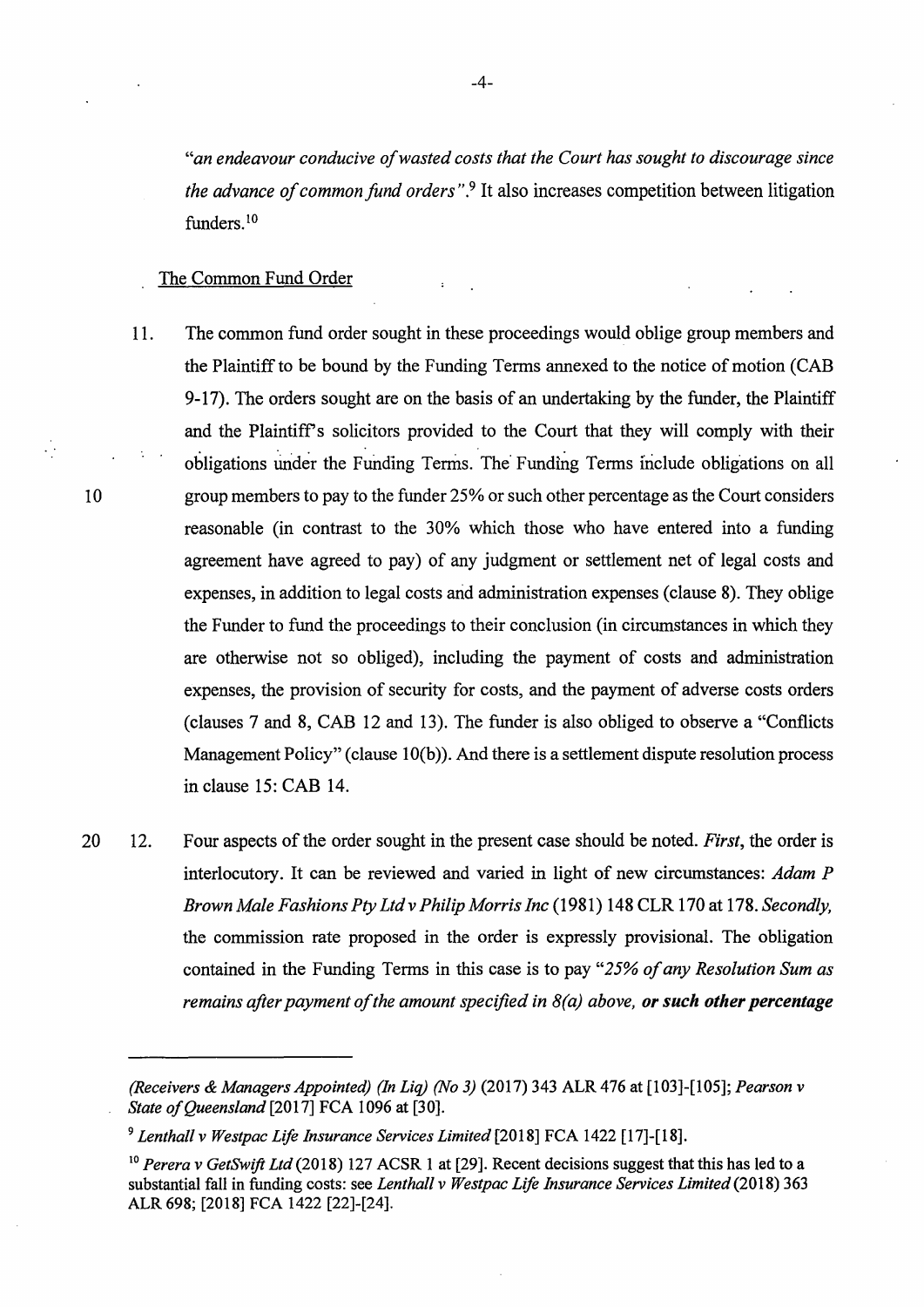*as Funder's commission as the Court considers reasonable at the time of settlement approval under section 173 or judgment under section 177 of the Civil Procedure Act 2005 (NSW)"* [emphasis added]: CA[7] (CAB 39-40). *Thirdly,* the funder becomes bound by clauses 6 to fund the litigation until its conclusion (subject to a court ·sanctioned termination pursuant to clauses 24 and 25), in lieu of its existing contractual right to terminate without cause on 21 days' notice: CA [22] (CAB 44). *Fourthly,* it is not accurate to say that there would be an *"immediate pecuniary consequence"* if the Common Fund Order were made (cf Appellant's Submissions **(AS)** [21]). Choses in action are the personal property rights of the individual entitled to enforce the chose in action.<sup>11</sup> A common fund order does not operate to transfer any part of the chose in action. The CFO will operate on the proceeds, not the right of action. The funders' rights are not analogous to a charge or a partial assignment (cf AS [fn 28]), as the ability of the group member to avoid the impact of the order by opting out makes plain. The funder obtains only a contingent interest in the proceeds of group members' cause of action in exchange for incurring immediately the burdens and risks of being obliged to fund the proceedings.

### **Section 183 of the Civil Procedure Act**

- 13. The appellant has four construction arguments. The first is that s 183 in its ordinary meaning does not extend to permit a common fund order: AS[24]-[30]. The second and third are that s 183 should be read down, either on account of the *Anthony Hordern*  principle  $(AS[31]-[35])$  or the principle of legality  $(AS[36]-[39])$ . The fourth is that the proposed order is so premature and uncertain that it could not be justified as an exercise of power under s 183: AS[40]-[45].
- 14. Some uncontroversial principles are applicable. *First,* as a provision which confers jurisdiction upon or grants powers to the court, s 183 should not be read as subject to implications or limitations not found in the words used: *Owners of the Ship "Shin Kobe Maru" v Empire Shipping Co Inc* (1994) 181 CLR 404 at 421; *Wong v Silkfield Pty Ltd* (1999) 199 CLR255 at [11].

20

 $\cdot$  10.

<sup>&</sup>lt;sup>11</sup> Georgiadis v Australian and Overseas Telecommunications Corporation (1994) 179 CLR 297, 303, 304, 306, 311-2, 314, 319-20.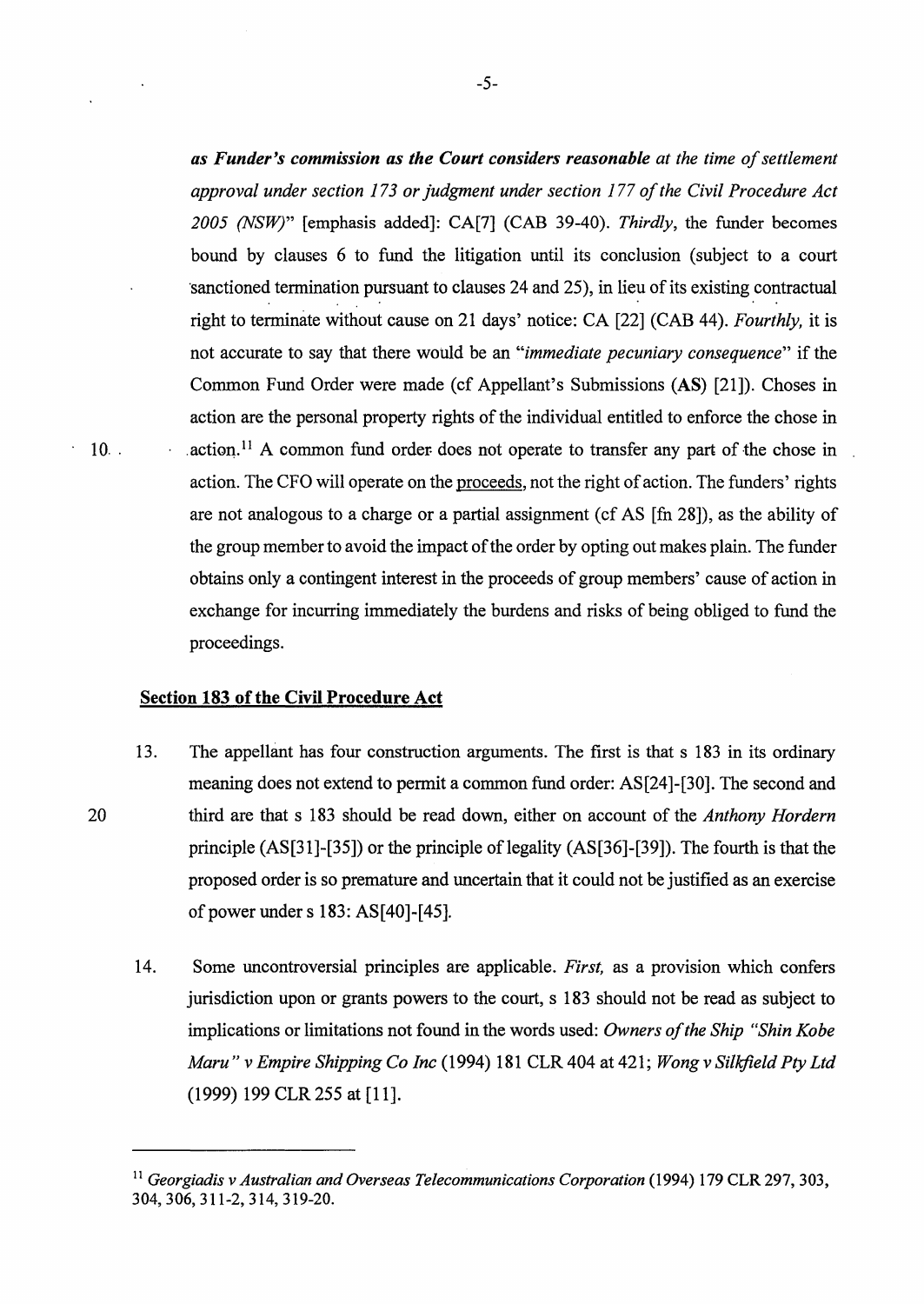- 15. *Secondly,* the interpretation that would best achieve the purpose or object of the Act is to be preferred to each other interpretation: *Acts Interpretation Act* 1901 s 15AA. The object of Part 10 of the CPA has already been mentioned. The object of s 183 itself is common ground: to permit solutions to unforeseen issues in implementing a novel procedure, the only limitation being that the Court must think the order appropriate or necessary to ensure that justice is done in the proceeding: *Westpac Banking Corporation v Lenthall* [2019] FCAFC 34 at [85] (Westpac Core Appeal Book **(WCAB)** 99); AS  $[26]$ <sup>12</sup>
- 16. Turning to the text of s 183 the critical words are "*appropriate or necessary to ensure* 10 *justice is done in the proceedings".* In this context "to ensure" will have its ordinary meaning: "make certain" or "make sure": *Mt Isa Mines Ltdv Peachey* [1998] QCA 400 at [15]. Insofar as the attainment of justice is not already *certain,* then section 183 authorises whatever is "appropriate or necessary" to achieve that certainty. Consistently with the principles in [13] above, there is no warrant for reading "or" as "and": *Lenthall* at [90] (WCAB 100-101). And "necessary" in a context such as this does not mean "indispensable": *"To employ the means necessary to an end, is generally understood as employing any means calculated to produce the end, and not as being confined to those single means, without which the end would be entirely unattainable. ... [The word* "necessary"] has not a fixed character, peculiar to itself. It admits of all degrees of 20 *comparison; and is often connected with other words, which increase or diminish the impression the mind receives of the urgency it imports": Thomas v Mowbray (2007) 233* CLR 307 at [101] per Gummow and Crennan JJ, quoting *McCulloch v Maryland* 17 US 316 at 413-414 (1819); *Money Max International Pty Ltd v QBE Insurance Group Ltd*  (2016) 245 FCR 191 at [162]-[165].
	- 17. *Thirdly,* in the present case a common fund order may be seen as appropriate or necessary to ensure justice is done in the proceedings, by reference to at least two considerations. *First,* an order such as this may assist to place the proceeding on a known

<sup>&</sup>lt;sup>12</sup> Referring to *McMullin v ICI Australia Operations Pty Ltd (No 6)* (1998) 84 FCR 1 at 4; 156 ALR 257 at 260 per Wilcox J, one of the ALRC Commissioners responsible for Report 46, *Grouped Proceedings.*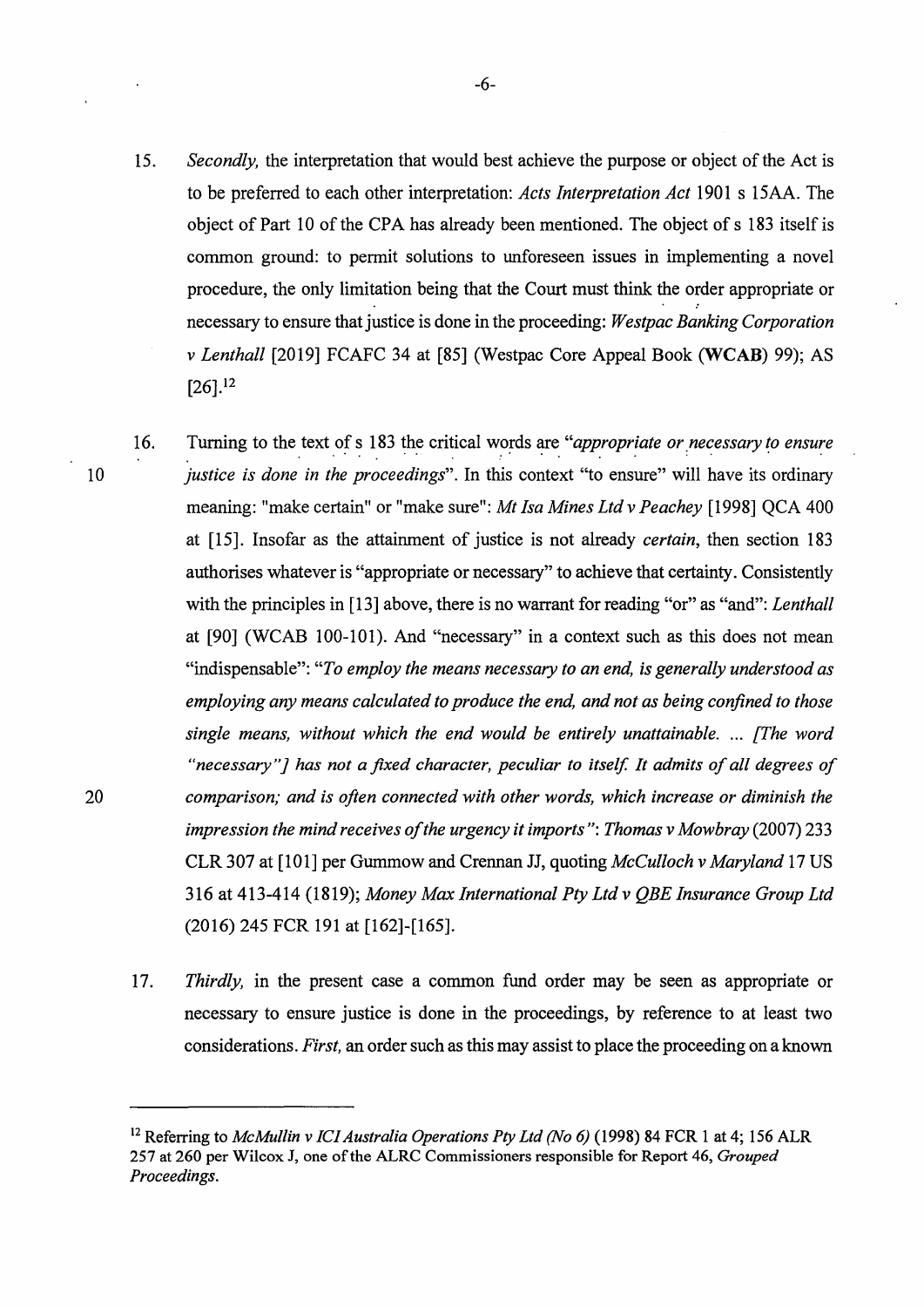and stable foundation by assuring funding to enable the plaintiffs' costs to be paid, to meet orders for security for coats, and to protect the plaintiff from the risk of an adverse costs order. In achieving those outcomes it may reduce or eliminate the risk of the action not proceeding at all: *Lenthall* at [91] (WCAB 101). *Secondly,* "justice in the proceeding" in the context of a class action will encompass justice as between the plaintiff and group members, and between group members *inter se: Lenthall* at [91] (WCAB 101); *Blairgowrie Trading Pty LtdvAllco Finance Group Ltd(20I5)* 325 ALR 539 *(Allco No. I)* at [99], [226]. As the Full Court said in *Lenthall,* at [91], *"[i]f fanding of an open class is seen as a legitimate, appropriate and in a broad sense, necessary,*  · · 10 *part of the framework for the vindication of the rights of group members, there is every reason in fairness and equity to have the cost of such funding shared equally*". It is, in substance, a "common enterprise".<sup>13</sup>

18. The arguments for the appellant in favour of a contrary view focus on distractions: whether the order creates rights and benefits for the funder (AS[26]), and whether it may facilitate the commencement of (other) proceedings (AS[29];CA[79])). The only question is whether such an order might, depending on the evidence finally adduced, be characterised as appropriate or necessary to ensure justice is done in the proceedings. The Court of Appeal was correct to answer that question in the affirmative.

#### *Anthony Hordern*

- 20 19. The question is whether *"the statute in question confers only one power to take the relevant action, necessitating the confinement of the generality of another apparently applicable power by reference to the restrictions in the former power".*<sup>14</sup>
	- 20. This requires attention to the "action" that is in question. Here it is the making of an interlocutory order, that has the effect of binding a third party-to fund the proceedings in exchange for a contingent right to a share in the proceeds if the proceedings are

<sup>&</sup>lt;sup>13</sup> Money Max Int Pty Ltd v QBE Insurance Group Ltd (2016) 245 FCR 191, [2016] FCAFC 148 at (149].

<sup>&</sup>lt;sup>14</sup> Plaintiff M70/2011 v Minister for Immigration and Citizenship (2011) 244 CLR 144 at [84], approving *Minister for Immigration and Multicultural and Indigenous Affairs v Nystrom* (2006) 228 CLR 566 at [59].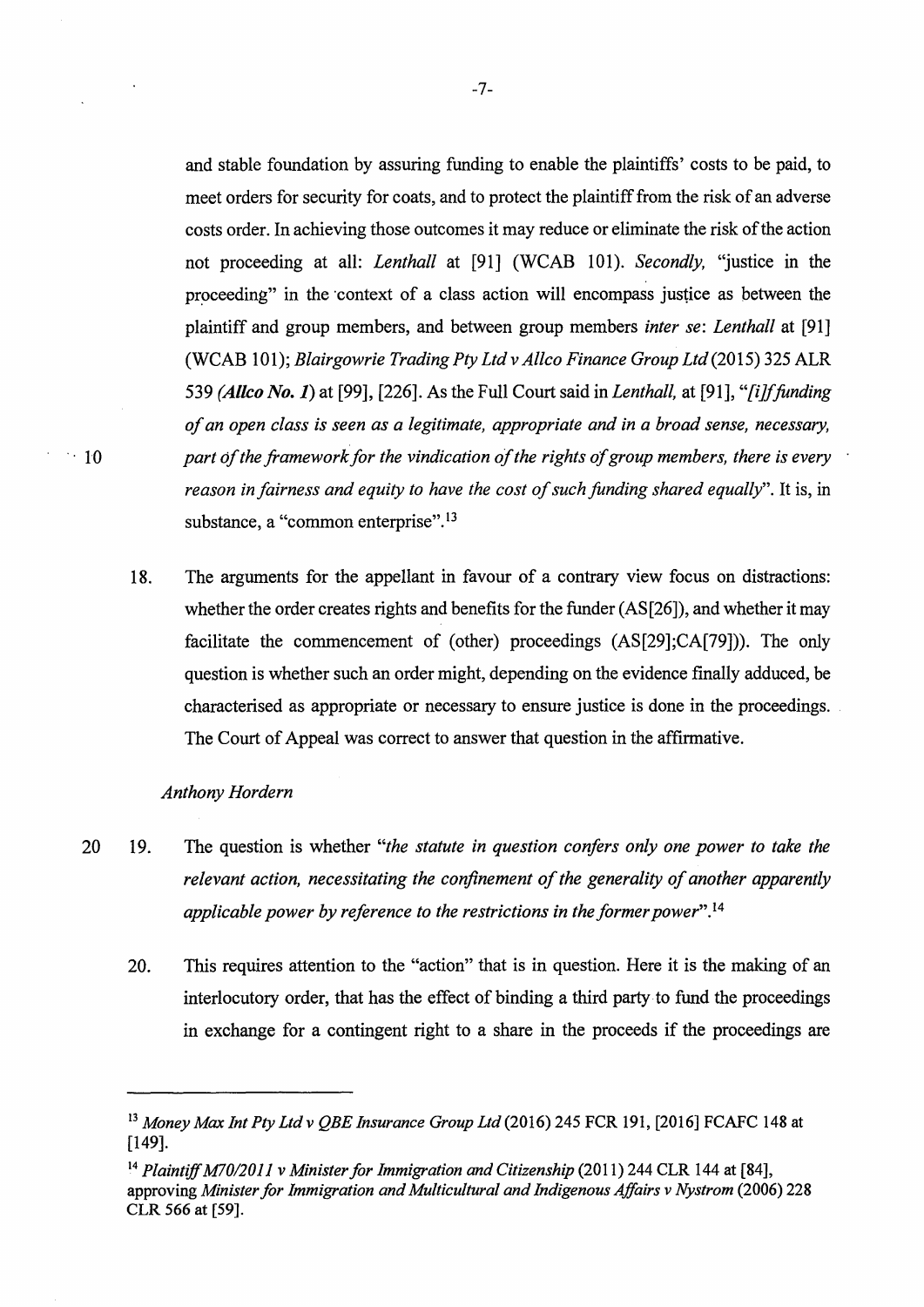successful, on terms that are provisionally established. The short answer to the appellant's submissions is that nothing in the more specific powers on which they rely addresses such an "action". Sections 177, 178 and 184 only deal with orders made *after*  a determination of liability. And they do not address how the rights and burdens of the plaintiff and group members should be adjusted on account of expenses ( other than costs as defined in s. 3) incurred in bringing the common enterprise of the class action to fruition for the benefit of all group members. It follows that they are not apt to cut down, by a negative implication, a power otherwise available under s 183 to make a common fund order: CA [66], [67] (CAB 58-59); *Lenthall* at [96] (WCAB 102).

10 21. Otherwise the high point of the appellant's argument is section 177(2). It provides that *"[i}n making an order for an award of damages, the Court must make provision for the payment or distribution of the money to the group members entitled'.* The appellant reads it as meaning "to and only to the group member entitled". However it need not be read so restrictively. "To" may readily be construed as "to, or as directed by". Even if it is read as the appellant contends, however, the section does not stand in the way of the group members being obliged, by orders earlier made under s 183, to deal with their entitlements in a particular way.

#### *Principle of legality*

20

30

22. The Appellant relies on the principle that legislation will not be construed to interfere with fundamental valuable rights absent clear words. This principle does not assist the appellant. *First*, Part 10 of the CPA, properly characterised, is a statutory scheme that expressly deals with the adjustment of rights and obligations necessary to effect resolution of representative proceedings. Part 10 contemplates adjustments to the rights caught up in the proceedings, but in a scheme designed to ensure the more effective vindication of those rights. This was correctly recognised by the Court of Appeal at CA [59]-[60] (CAB 56-57), noting that persons may be made group members without their consent, and proceedings may be brought without group members' consent. Immediate effects of such inclusion of group members include suspension of time for limitation purposes and the prospect of group members being bound by a judgment or settlement. One element of the scheme is the general power conferred by s 183. In those circumstances, as the Court of Appeal said ([58]-[63] (CAB 56-57)), the observations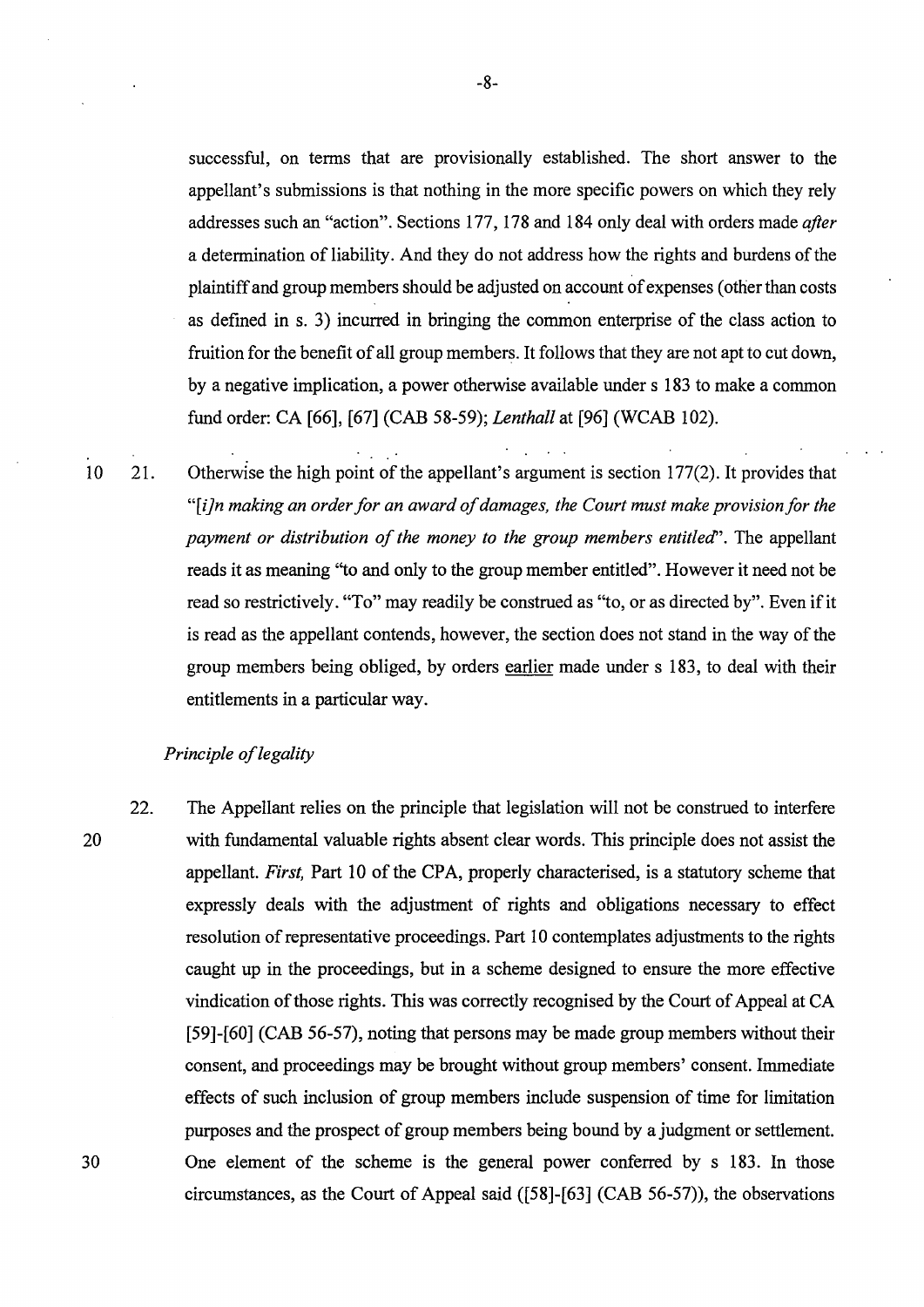ofGageler and Keane JJ in *Lee v New South Wales Crime Commission* (2013) 251 CLR 196 at [314] are applicable:

*The principle at most can have limited application to the construction of legislation which has amongst its objects the abrogation or curtailment of the particular right, freedom or immunity in respect of which the principle is sought*  to be invoked. The simple reason is that '[i]t is of little assistance, in *endeavouring to work out the meaning of parts of [a legislative] scheme, to invoke a general presumption against the very thing which the legislation sets out to achieve* '. .

- 10 23. *Secondly,* it would be incongruous to rely on the principle of legality to cut down the operation of s 183. Part 10 of the Act is designed to give substantive content to rights to litigate, by making their enforcement practicable. In that context the general power in s 183 is conferred better to effect that purpose, the limitation being that any order is appropriate or necessary to *ensure justice* is done in the proceedings. An order which would satisfy that requirement, in the context of a regime with that object, requires no special scrutiny on the ground that it might interfere with fundamental rights.
	- 24. *Thirdly,* the argument that fundamental rights are interfered with overlooks the possibility of opt out by group members who do not approve of the CFO.
	- 25. *Fourthly,* it is not an interference with a fundamental right to require those who benefit from the efforts of a few to progress a common enterprise should contribute to the costs of those efforts. The power being exercised when a common fund order is made is based on the same principles which underlie the long established rules in equity concerning the distribution of common funds: see *Internal Imp. Fund Trustees v. Greenough* 105 US 527 (1881). So much was affirmed by the Supreme Court in *Boeing Co. v. Van Gernert*  444 US 472 (1988) at 478.

## *"Pre-emption and uncertainty"*

20

26. The Appellant's arguments in respect of "pre-emption and uncertainty" properly understood, do not bear on the question of construction of s 183 or on the question of power. They may go to whether at the hearing of the motion an order should be made.

-9-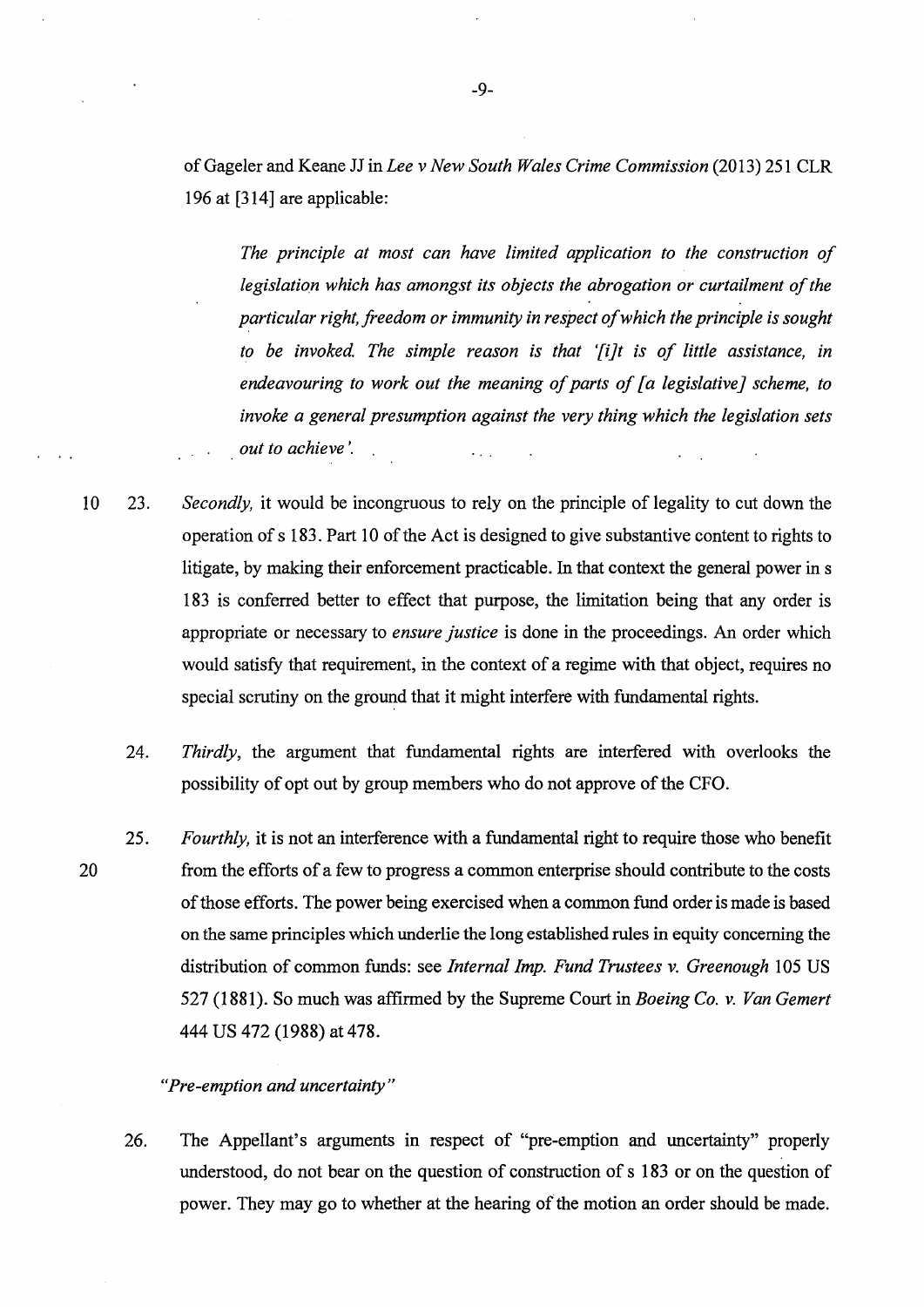The appellant does not articulate any construction of s 183 that gives effect to the considerations on which they rely.

27. In any event, as the Court of Appeal pointed out, it is a common feature of interlocutory orders made by courts that they effect significant interference with peoples' rights on necessarily incomplete information: CA [78] (CAB 62). Such orders are supported by the general power of the court, following from the conferral of jurisdiction ins 23 of the *Supreme Court Act* 1970 (NSW) of *"all jurisdiction which may be necessary for the administration of justice in New South Wales".* 

## **Judicial power**

- 10 28. The short answer to the appellant's submission is that a common fund order is an interlocutory order made "for the purpose of the Court resolving a dispute about existing rights" (AS[50]) and so either part of, or more correctly, incidental to, the exercise of judicial power. The question has to be asked on the premise that the CFO is appropriate or necessary to ensure that justice is done in the proceedings, including because it facilitates the just resolution of extant litigation. So understood it is immaterial that it is provisional, does not finally resolve an existing dispute, affects a non-party to the substantive controversy, and creates new rights and obligations. It sits within a large category of other orders with cognate features: asset preservation orders; third party discovery; pre-action discovery<sup>15</sup>; orders for examination of witnesses<sup>16</sup>; security for 20 costs against third parties; search orders: CA [97], [98]; (CAB 68-9).
	- 29. The following additional points should be made. *First* there is *"no single combination of necessary or sufficient factors which identifies what is a judicial power.* "13 That is because *"it has never been found possible to frame a definition that is at once exclusive and exhaustive": R v Davison* (1954) 90 CLR 353 at 366. *Secondly,* the conferral of a power on a court to create or alter rights, and not merely declare and give effect to preexisting rights, does not necessarily place those powers outside of the scope of judicial

<sup>15</sup>*Hooper v Kirella Pty Ltd* (1999) 96 FCR 1.

<sup>&</sup>lt;sup>16</sup> Palmer v Ayres (2017) 259 CLR 478 at [30]-[31] per Kiefel, Keane, Nettle and Gordon JJ.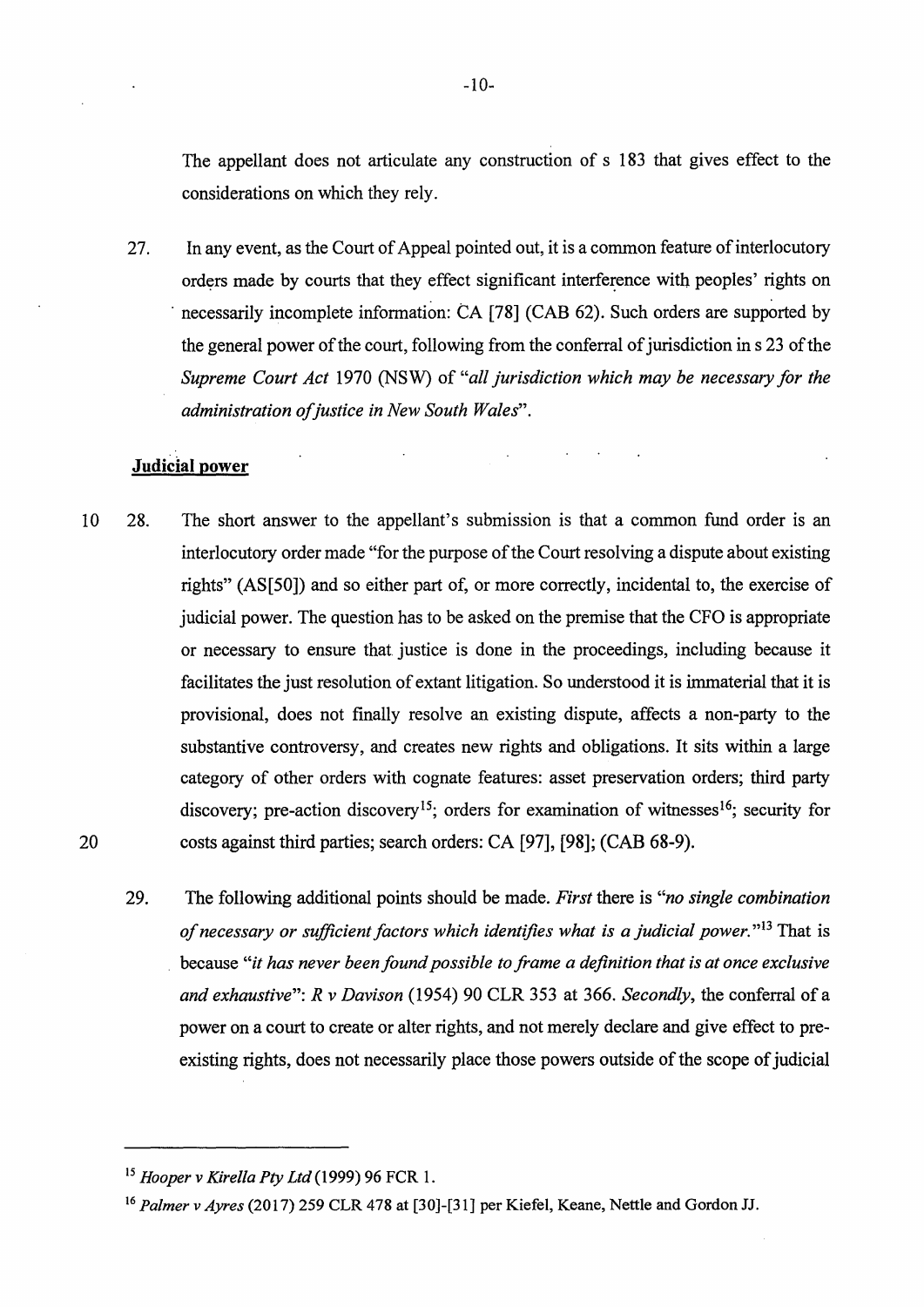power. <sup>17</sup>*Thirdly,* the breadth of the discrimen employed by the statute is not decisive. It is in the nature of general powers that they provide general criteria. In *Cominos v Cominos* (1972) 127 CLR 588 the High Court held that the award of maintenance was a judicial power, notwithstanding that the provision *"contains neither expression of criterion... nor statement of the considerations to be taken into account.* <sup>18</sup> Examples could be multiplied. 19

- 30. *Fourthly,* a federal law may validly confer a non-judicial function on a federal court, where that function is *"incidental"* or ancillary to the performance of a judicial function, that is, where it enables or supports or facilitates the exercise of judicial functions by a court. 20 The order sought here has that character.
- 31. *Fifthly,* that the order requires the court to assess an appropriate level of return for the funder does make this other than an exercise of power that is judicial or incidental to the exercise of judicial power. As the Full Court of the Federal Court said in the *Lenthall*  proceedings, *"courts assess imprecise, and to a degree indeterminate, considerations such as risk, reward, danger and related benefits conferred in the proper exercise of judicial power. It could never be suggested that this task was non-judicial because of the indeterminacy of the commercial, physical and legal considerations*<sup>"21</sup>. And while the order here requires such matters to be assessed prospectively, a court does the same every time it assesses damages for lost economic opportunities.

<sup>&</sup>lt;sup>17</sup> Cominos v Cominos (1972) 127 CLR 588 at 599 - 600 (per Gibbs J); *Precision Data Holdings Ltd v Wills* (1991) 173 CLR 167 at 191; *Thomas v Mowbray(2007)* 233 CLR 307 at 327 per Gleeson CJ; CA at [97] (CAB **68).** 

<sup>18</sup>*Caminos v Caminos* (1972) 127 CLR 588 at 608.

<sup>19</sup> Eg, the various provisions empowering courts to vary trustee's powers when "expedient" *(Trustee Act 1925* (ACT) section 81(1); *Trustee Act 1925* (NSW) section 81(1); *Trusts Act 1973* (QLD) section 94(1); *Trustee Act 1936* (SA) section 59B(l); *Trustee Act 1898* (TAS) section 47(1); *Trustee Act 1958*  (VIC) section 63(1); *Trustees Act 1962* (WA) section 89(1); a scheme of arrangement supported by the requisite majorities of members or creditors will be binding if"approved by order of the court" (no criteria at all being specified: *Corporations Act 2001* (Cth) section 411(4)(b)); and the court may grant its approval subject to such alterations or conditions as it "thinks just": section  $411(6)$ .

<sup>20</sup>*The Boilermakers Case* (1956) 94 CLR 254 at 269-272; *Queen Victoria Memorial Hospital v Thornton* (1953) 87 CLR 144 at 151.

<sup>&</sup>lt;sup>21</sup> At [102] (WCAB 69).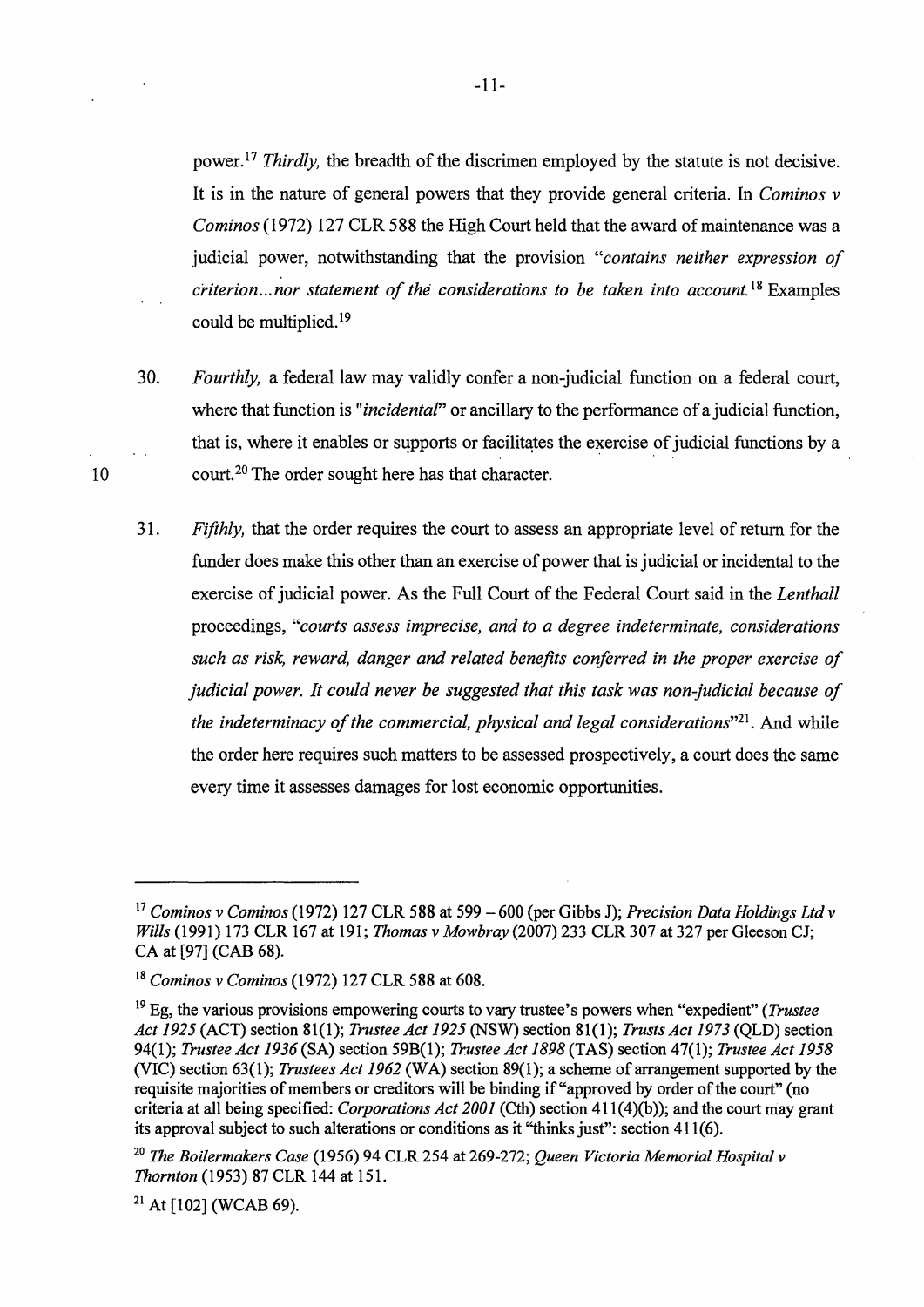32. *Finally,* there is no doubt that here there is a relevant "matter" in the constitutional sense, comprising the claims in federal jurisdiction by all group members against the defendant. A power to make provision for the costs (other than legal costs) of the litigation of the claims of group members, where necessary or appropriate to ensure justice in the proceedings, would aptly be described as being within the scope of the justiciable controversy constituted by that "matter".

## **Section 51(xxxi)**

- 33. The s  $51(xxxi)$  issue is also to be addressed on the footing that s 183 is a law authorising a common fund order if it is appropriate or necessary to ensure that justice is done in the proceedings.
- 34. The question whether s 183 is a law with respect to the acquisition of property on just terms within the meaning of s 51 **(xxxi)** involves a question of characterisation: *Lenthall*  at [108] (WCAB 107); *Nintendo Co Ltd v Centronics Systems Pty Ltd* (1994) 181 CLR 134 at 161; *ICM Agriculture Pty Ltd v Commonwealth* 240 CLR 140 at [138]; *Airservices Australia v Canadian International Airlines Ltd* (1999) 202 CLR 133 *(Airservices)* at [332].
- 35. Two points should be made in that context. The first is that *"analysis of the constitutional issues must begin from an understanding of the practical and legal operation of the legislative provisions that are in issue": ICM* at [131], [138] per Hayne, Kiefel and Bell JJ; *Telstra Corporation Ltd v The Commonwealth* (2008) 234 CLR 210 at [49] *per curiam.* The second is that, as McHugh J pointed out in *Airservices,* the approach taken by the Court to s 51 (xxxi) is something of an exception to the general principle that a law can bear more than one character for the purposes of s 51: 202 CLR at [339]. This is a corollary of the principle thats *5* **l(xxxi)** abstracts from all other heads of legislative power the power to make laws for acquisition of property on just terms, taken with the fact that other heads of power may be a source of power for laws which effect an acquisition of property.
- 36. Turning to the first of those matters, the main features are that the order sought here would operate, on a contingent and provisional basis, to compel the plaintiff and group members to abide by the funding terms, and so contribute to the funders' expenses and

20

30

IO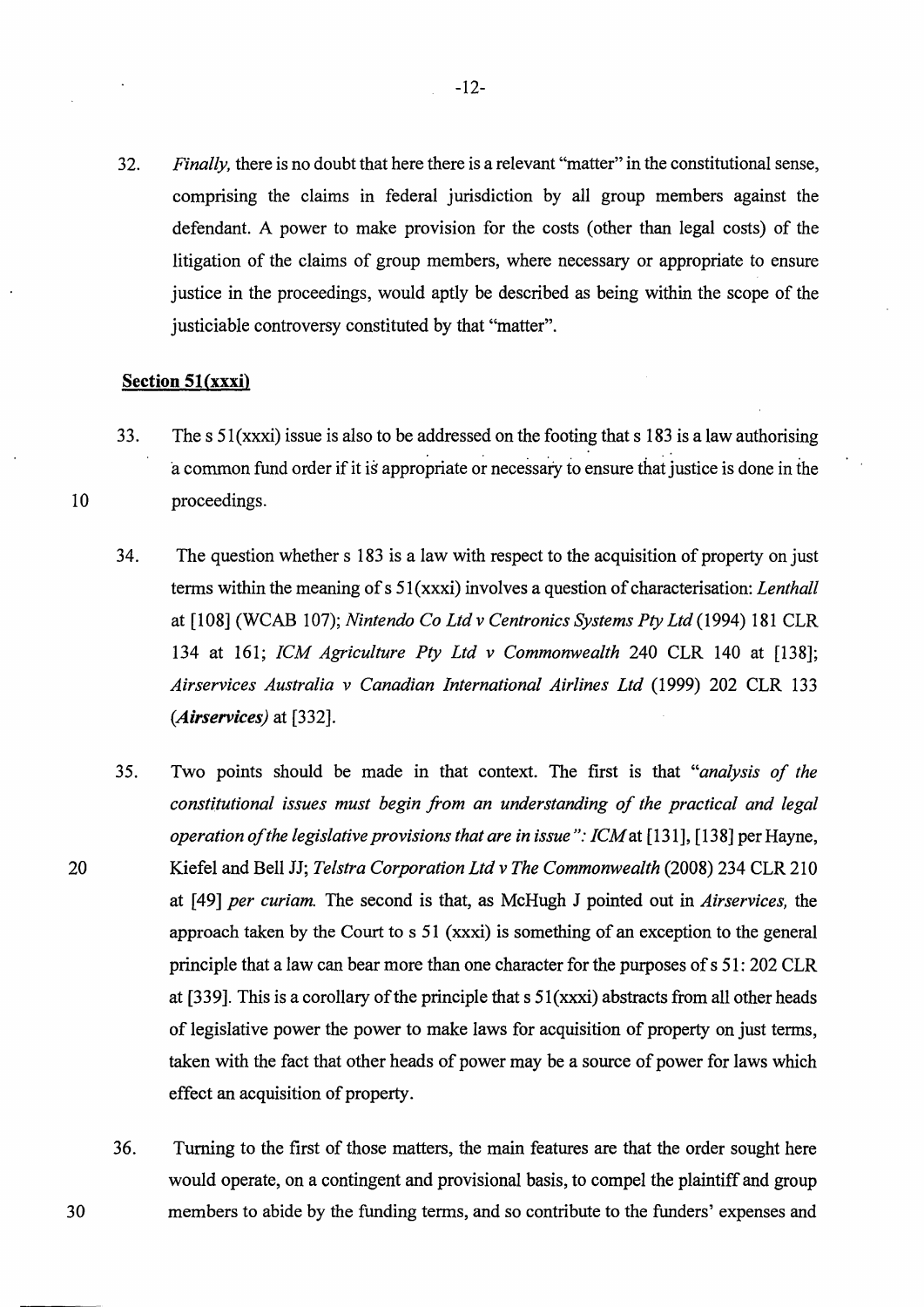fee if and only if there is a favourable outcome to the litigation and then only from their share of the proceeds. By their undertaking to do the same, the funder and the lawyers also would also be obliged to abide by the funding terms. The funder would thereby be bound to fund the litigation and pay any adverse costs order and satisfy any order for security for costs: clause  $6$  (CAB 12-13). Its obligation to do so would be subject only to the provision for court ordered termination in clauses 24 and 25 (CAB 16-17). The bases on which such an order might be justified under s 183 are those addressed in (16] above: to reduce the risk the proceeding would not continue at all and to promote justice as between group members as regards the cost and risks of conducting the litigation.

10 37. In this case the order is sought in circumstances where there is an existing relation between the plaintiff, the funder and group members. As between the plaintiff and group members, he is responsible for the commencement and conduct of the group proceeding in the mutual interest of all. He is subject to adverse costs orders, but they are not: s 181. He is subject to adverse orders on the application of group members: s 171. He may only settle his individual claim with leave: s 174. He is responsible for giving certain notices to group members: s 175. His commencement of the proceedings has affected the operation of time bars on their individual claims: s 182. And it is his contract with the funder (and those of the few other group members who also have agreements) that has enabled the proceedings to commence.

20 38. There is also a relationship between the funder and group members. The funder has been funding the litigation to this point. The funder has provided security for costs: CA [6], CAB 39; ABFM 50. All this is for the common benefit of group members. Absent the funder's willingness to continue to do this, there is no reason to think the litigation could continue. And as has been noted above, the role of a funder is recognised by the CPA itself: s 56(4). Duties are imposed on them by that provision.

39. In these circumstances the order may be seen as providing for a fee for services, as was the case in *Airservices*. And as was the case in *Airservices*, the absence of explicit conserit on the part the persons affected (in that case, the aircraft owners whose property was charged to secure the fees incurred by the aircraft lessee) should not be determinative of the characterisation question. As submitted above, the power here is an incident of the Federal judicial power, exercised with the object of achieving justice in

-13-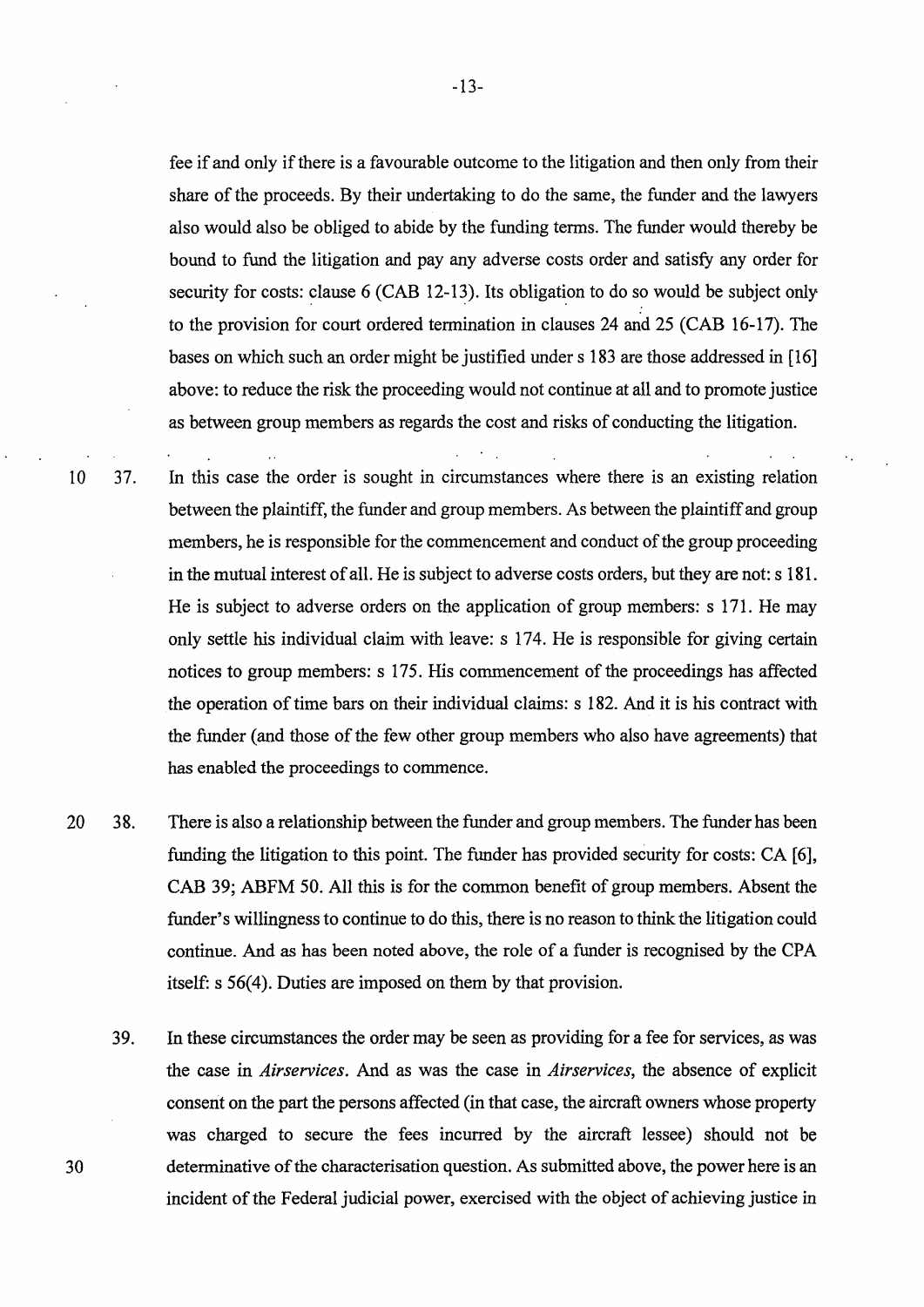the proceeding by making the vindication, and so fructification, of the group members' causes of action more likely, and to permit it to occur on a just basis *inter se.* 

40. So understood the conclusions of the majority in *Airservices* are applicable. According to Gleeson CJ and Kirby J, the analysis of Brennan J in *Mutual Pools & Staff Pty Ltd v The Commonwealth* (1994) 179 CLR 155 at 180-181<sup>22</sup> was applicable, and the case of compulsory forfeiture of a vessel the owner of which was not complicit in the relevant offence was analogous: 202 CLR at [98]-[100]. McHugh J also seems to have approved the approach of Brennan J (at [344]), and resolved the matter on the basis that the fact that the acquisition of property was to secure payment of fees for services meant that the notion of just terms was irrelevant or incongruous: 202 CLR at [345]. Gummow J (with whom Hayne J agreed) held that the case was governed by the principle adopted by the majority in *Australian Tape Manufacturers Association Ltd v Commonwealth*  (1993) 176 CLR 480 at 510<sup>23</sup>:

> *[ A] law may be supported by a head of power outside the operation of s 51 (xxxi) if it imposes an obligation that involves "a genuine adjustment of the competing rights, claims or obligations of persons in a particular relationship". If that relationship "need[s] to be regulated in the common interest", the law is likely to fall outside s 51 (xxxi) because it is unlikely that any "acquisition of property" which is an incident of the operation of that law will be capable of imparting to the law the character which attracts s 51 (xxxi).*

41. Gummow J went on (at [498]-[500]) to note that care is required in the application of the principle. But here that care permits a conclusion that the principle applies. Part 10 of the CPA is plainly directed at achieving significant public interest goals in tenns of access to justice. It is a legislative scheme for the efficient and fair conduct of claims in the Supreme Court which, but for its provisions, would likely be impracticable to

 $\bar{z}$  . IO

<sup>22</sup>*"In my view, a law may contain a valid provision for the acquisition of property without just terms where such an acquisition is a necessary or characteristic feature of the means which the law selects to achieve its objective and the means selected are appropriate and adapted to achieving an objective within power, not being solely or chiefly the acquisition of property."* 

<sup>23</sup> He also referred to *Mutual Pools* (1994) 179 CLR 155 at 171, 177, 189-90; *Nintendo Co Ltdv Centronics Systems Pty Ltd* (1994) 181 CLR 134 at 160-1.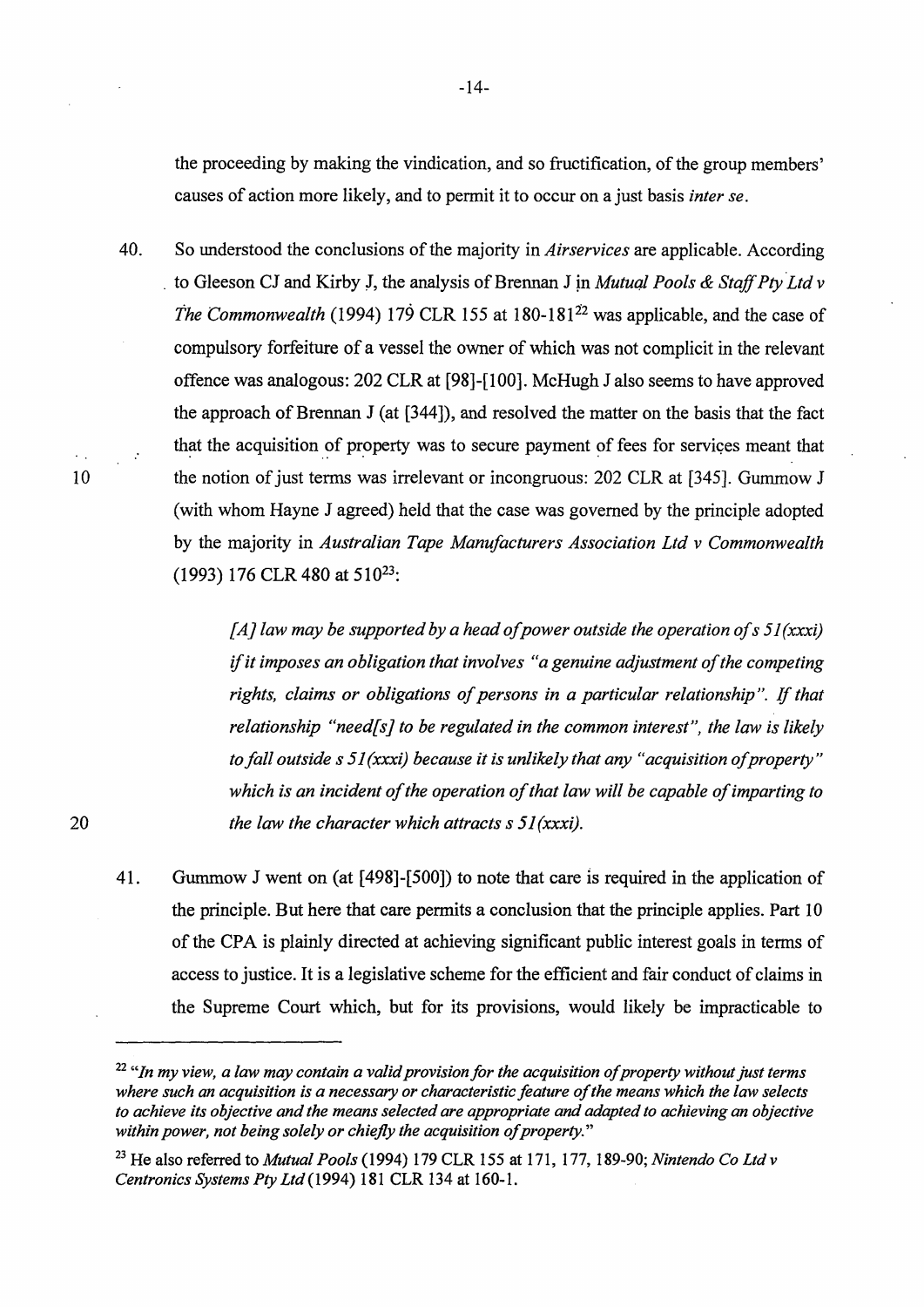litigate. So understood, it is a not insignificant measure directed to advancing the rule of law. The (assumed) power to make a common fund order serves to adjust the respective interests and rights of those who act as representative plaintiffs, group members, and the funders whose commitment of resources and willingness to accept may be vital to the actual conduct of claims under the procedures provided by Part 10. The interests of the group member are not "displaced" by the order – rather, they are likely vindicated by it.

42. For these reasons and for those given by the Full Court of the Federal Court in *Lenthall*  at  $[109]$ - $[130]$  (WCAB 107-113), s 183 in its operation as authorising a common fund order is not to be characterised as a law with respect to the acquisition of property on just terms within the meaning of s 51(xxxi).

10

20

43. There is an additional, anterior question to that of characterisation: whether a common fund order effects an acquisition of property: *Airservices* at [326] per McHugh J. That question was answered in the negative by both the Court of Appeal (CA [109], CAB 71- 2) and the Full Court of the Federal Court *(Lenthall* at [131] (WCAB 113)). The order sought does not involve an acquisition of property as the making of a common fund order does not involve the taking of property rights from the group members and the bestowal of those rights on the litigation funder: *Lenthall* at [131] (WCAB 113). Rather, the CFO only operates only if there are proceeds of the claim, and then only contingently. If the group member opts out of the class action, even after the making of a common fund order, they have lost nothing to the funder. As such, it does not rise to the level of a *"modification of a right to bring an action* ". 24 As the Court of Appeal correctly recognised, *"no group member needs ever be bound to pay any amount to Regency Funding":* CA [109] (CAB 71). Or, put another way, the degree of impairment to the bundle of rights constituting the property in question is insufficient to attract the operation of s 51(xxxi): see *Smith v ANL Ltd* (2000) 204 CLR 493, 505 [23] (Gaudron and Gummow JJ $^{25}$ . Here there is but a conditional – and fully reversible – impost on

-15-

<sup>24</sup>*Smith v ANL Ltd* (2000) 204 CLR 493, 500 (Gaudron and Gummow JJ).

<sup>25</sup> Citing *Waterhouse v Minister for the Arts and Territories* (1993) 43 FCR 175, in which a restriction on the export of a painting left the applicant free to retain, enjoy, display or otherwise make use of the painting, subject to the requirement of an export permit ifhe desired to take it out of Australia.